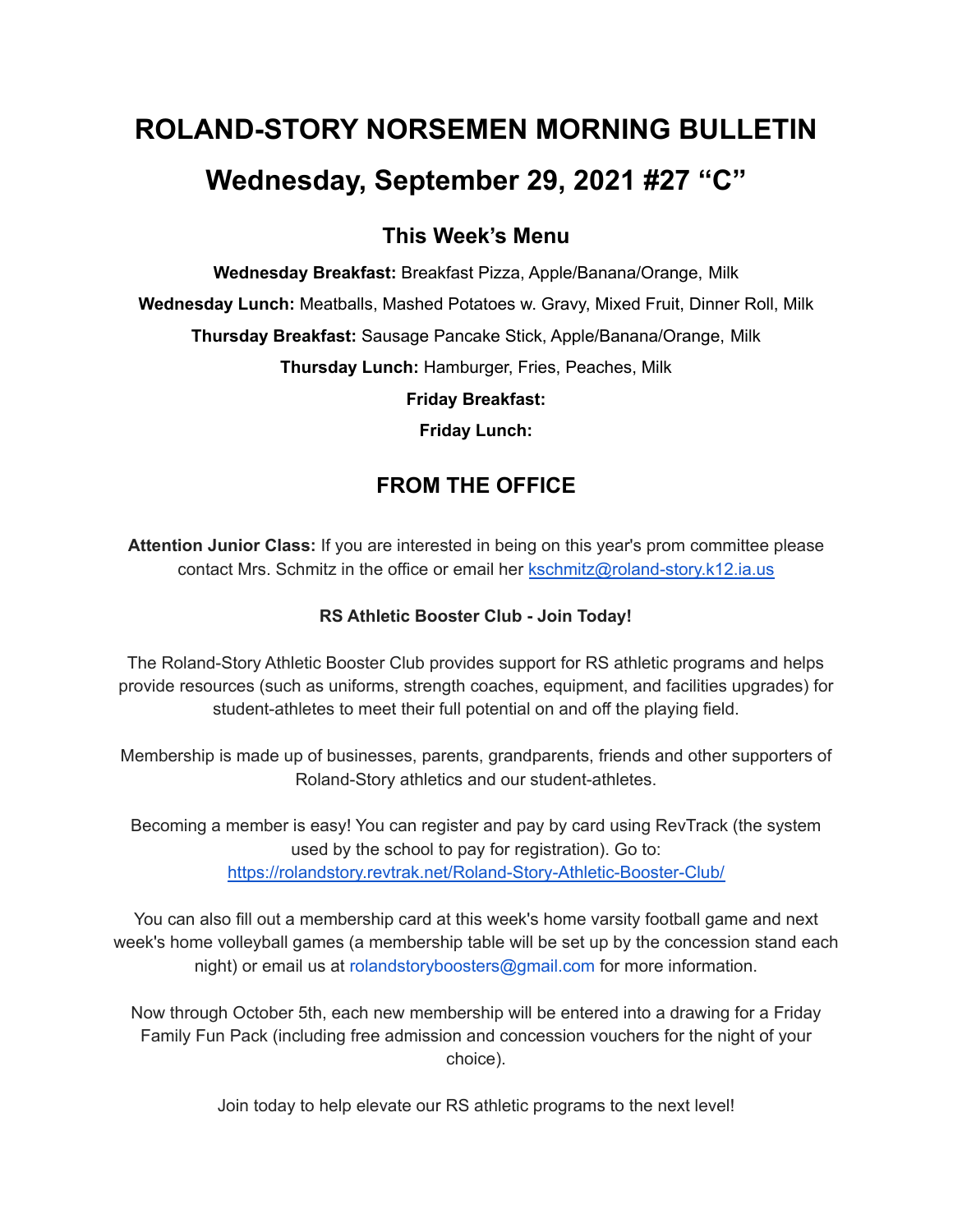**The RS FFA Chapter is holding the annual t-shirt design contest!** Entries are due October 1st to Ms. Zimmerman. The student design chosen for the 2021-22 chapter t-shirt wins a prize! The designs need to be original and follow the FFA branding guidelines at <https://www.ffa.org/brand/using-the-ffa-brand/>. Contact Ms. Z or any of the officers if you have any questions!

### **From the Counselor's Office:**

#### **[COUNSELOR](https://docs.google.com/document/d/1vmwczNPbDzXe9vFaG5LJMQ7NYDv-i4oQJHybqA65TUc/edit?usp=sharing) FOLDER (9-12)-Click here**

# **College/Military Visit @ RSHS Sign up [here](https://forms.gle/9pTD2FPMHGQVCXTcA) by Friday, 10/1 to be requested Thursday, 10/7 @ Seminar (Higginbottom Room)**

#### **SEMESTER 2-Schedule Changes**

Students, look at your S2 schedules and make sure they are accurate. If not, come to the counselor's office during your study hall time to make schedule changes. Do not leave a class to do this.

- 1. Students must have 5 Full-credit classes, plus PE
- 2. Senior Option must be 1st or 8th
- 3. Independent classes require the teacher's signature.
- 4. Early Bird requires a teacher signature as the numbers are high.

#### **Junior and Senior Parents>Financial Aid Presentation**

Click here to join a zoom session on "Paying for [College."](https://www.icansucceed.org/about-ican/services/presentations/ican-events-and-presentations/how-to-pay-for-college-understanding-financial-aid-6bb108)

#### **DMACC Career Academy Programs**

This Friday, October 1<sup>st</sup>, is the last day students can drop a Career Academy program. Please stop in and receive a drop slip. (Heisterkamp)

#### **Local Scholarship**

**LWV-ASC 2022 [Scholarship](https://drive.google.com/file/d/1iMqL_F9MLi1Xgavl3AmBp1FOpwNW4UYl/view?usp=sharing)**- \$500 due 3/15/22 for resident of Story County

# **Scholarship(s)**

\*ISU: College of Engineering [Scholarships](https://www.engineering.iastate.edu/scholarships/first-year-students/)- \$2,600/yr due 1/10/22